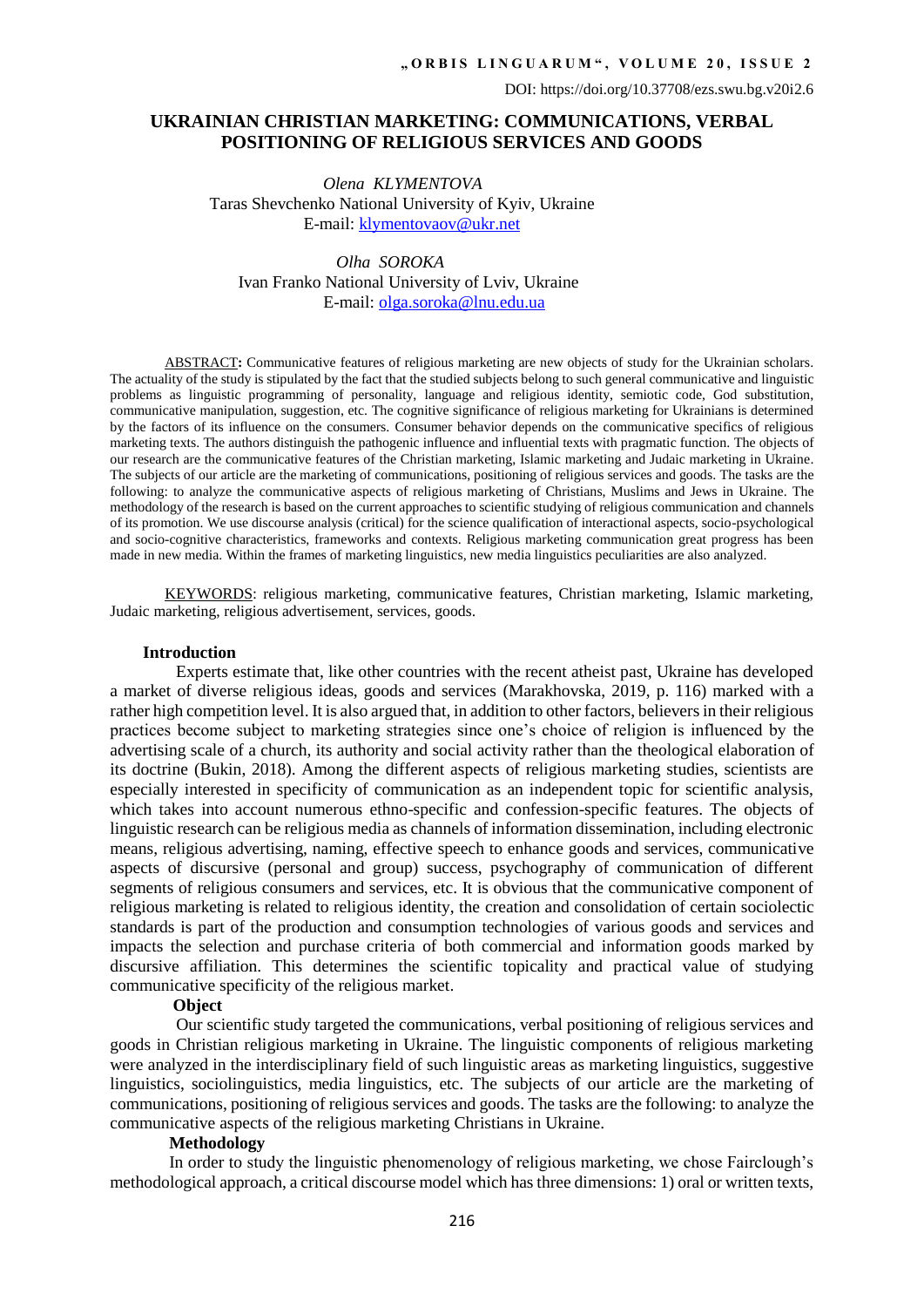2) discursive practice, which extends to the production and interpretation of the text and 3) social practice (Fairclough, 2003, p. 454 – 456).

The research is based on media texts circulating in modern religious communication in Ukraine. These are mainly texts of the institutional sites, banner and Internet advertising, as well as texts that represent the Christian narrative in Ukraine.

### **Cognitive style of Christian marketing in Ukraine**

To analyze the innovative processes in the field of religious marketing, it is necessary to provide some statistics. According to official data, there are 35 210 religious communities, 536 monasteries with 6 844 novices, 84 brotherhoods, 369 missions, 207 religious educational establishments with 7 772 fulltime and 10 164 part-time students, 13 220 religious schools (also known as Sunday schools), 540 periodicals  $(325)$  of them are printed and 189 are electronic)<sup>1</sup>. These figures prove that communication marketing has been modernized in new social circumstances and the range of communication channels with the parish has been extended. The above point to the relevance of studying language specifics and the Ukrainian religious market, which has emerged from a "lethargic state" caused by the earlier period of militant atheism, and is actively changing by mastering the communicative potential of media resources and international experience in applying innovative marketing practices in a globalized world (Boreyko, 2017). The increase in the communicative capacity has enabled presenting new ideas as attractive information products on the religious market. Employing religious information and relaying religious values from political platforms using budgetary funds have caused widespread debate in the Ukrainian society. Within this approach, the dualism of the sacred and the secular began to weaken. This approach can be illustrated by two types of interactions between religion and the media: the reporting on religion in mainstream media; and the presentation of religious content on non-religious commercial media. Time has shown that this trend is promising and now extends to other religious marketing, in particular it remains relevant to Christian marketing in Ukraine. The coverage is often able to be characterized as, event-driven and focused on, polarizing issues (Gould, 2017, p. 33) or as agreed position (In particular, the third option characterized the position of the churches on COVID-19 pandemic) 2 . According to some religious marketing researchers (Devlin, 1999), Christians are generally conservative in the implementation of marketing innovations. Such prejudice is rooted in the episteme of the sacred text, where traders were driven from the temple, while the moral and ethical aspects of merchant and craft activities were hotly discussed and argued in the community.

Indeed, in modern approaches to the conceptualism of the biblical text, which are transmitted in academic works, selected for publication in religious encyclopedias and dictionaries, which are translated into foreign languages and widely published, it is noted that the successful results of human labour are not measured by commercial equivalents, but primarily by the ability to increase the power of God's glory (Novyi, 2001, p.199 – 201). Value judgments relevant to attitudes toward wealth are mostly negative, and earthly treasures are contrasted with real treasures, i.e. the wisdom and knowledge inherent in Jesus Christ (Novyi, 2001, p. 778). However, the indisputable authority of precedent texts in the Christian spiritual tradition is not amplified by the development of religious markets. In the Ukrainian reality, pastors and ministers of Protestant churches have joined the renewal of information marketing caused by the institutional split in the Orthodox segment, with the initiative to reconsider the paradigm of modern Christianity in general. The leader of the Christian Bloc, Bishop S. Balyuk, said: "Earlier, we, especially pastors, saw only the church model of the world, where everything revolves around the church. Now we must perceive the church as one of the institutions of this society, along with culture, science, industry, and so on. At the same time, the church must actively influence all neighboring areas<sup>3</sup>."

l

<sup>&</sup>lt;sup>1</sup> Report on the network of religious organizations at 01.01.2020. URL:https://data.gov.ua/dataset/5ed01094-[1e32-4f37-a412-faf9e369420b/resource/1fc2bcdb-f0a5-4d2f-bbd2-e666498a738c/download/forma-1.csv](https://data.gov.ua/dataset/5ed01094-%20%20%20%201e32-4f37-a412-faf9e369420b/resource/1fc2bcdb-f0a5-4d2f-bbd2-e666498a738c/download/forma-1.csv)

<sup>&</sup>lt;sup>2</sup> Religious organizations in the context of the COVID-19 pandemic. National Institute for Strategic Studies. Information and analytical material /Tokman . Retrieved from[: https://niss.gov.ua/sites/default/files/2020-](https://niss.gov.ua/sites/default/files/2020-04/relegiyni-organizatsii-covid.pdf) [04/relegiyni-organizatsii-covid.pdf](https://niss.gov.ua/sites/default/files/2020-04/relegiyni-organizatsii-covid.pdf) 30.04.2020

<sup>&</sup>lt;sup>3</sup> Religious Panorama: Information and Analytical Journal, 2008, iss. 7(94), p.  $16 - 17$ .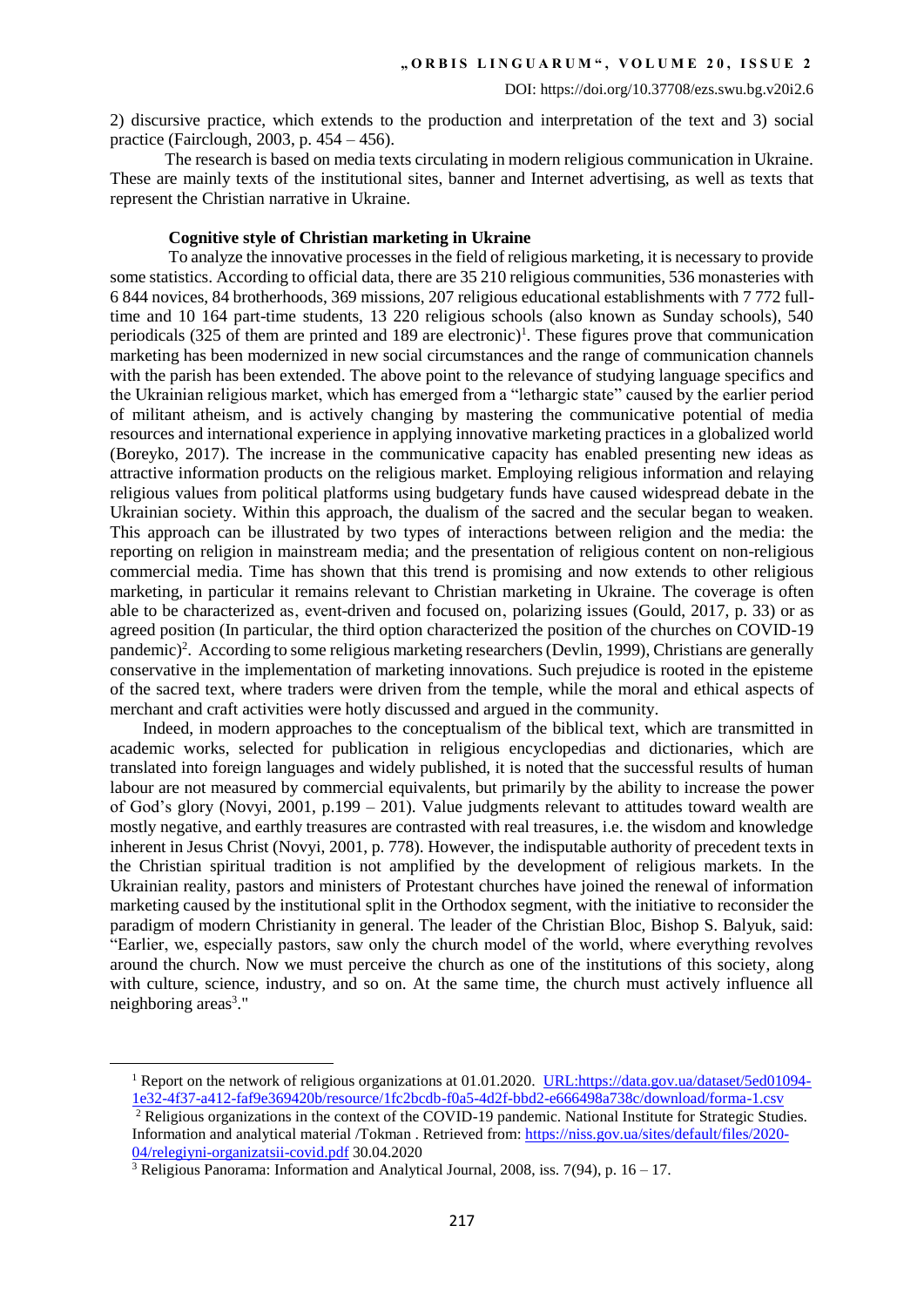Looking at modern Ukraine today, we believe that the institutional renewal taking place at the current stage of religious discourse development and activated axiological transformation are most important in the development of the religious market. The vector for revising the religious paradigm of value was expressed primarily in modern genres of religious communication, particularly in **religious banner advertising** in Ukraine. At the turn of the 20<sup>th</sup> and 21<sup>st</sup> centuries, religious advertising served as a regular information platform for announcements of church community initiatives and church events. However, in the first decades of the 21<sup>st</sup> century, religious advertising became the main channel for disseminating the idea of an independent Ukrainian church.

Religious advertising as a mass media phenomenon forced Ukrainians to reconsider their personal relationship with God and implement a new version of the religious paradigm of value in the worldview of their 21<sup>st</sup> century contemporaries. This type of advertising managed to resolve several important tasks, namely modernizing communication and transmission codes, as well as obtaining and consolidating communication with God, whose authority different political forces attempted to monopolize.

In particular, the break with Russian Orthodoxy and the idea of legalizing the Ukrainian language in all church communications were advocated in hybrid religious and political advertising texts as an important concept in expanding contacts with believers. Despite the fact that the promotion of the Ukrainian Orthodox Church brand was initiated by politicians, its professional positioning in information space, the selection of effective tools and channels for brand representation, and their creative versions ensured the cultural value of such hybrid advertising in a broader political context.

In addition, it should be noted that political religious advertising has received an unexpected development in religious advertising with a social dominance, which has caused controversy. This type of religious advertising used communication codes that were completely different from the politicized version, but, like ideological codes, broke the tradition at the functional and stylistic levels. Emphasis was especially placed on the linguistic personality of God inherent in the ethno-psychological Ukrainian specificity of communicative recognition in the dichotomy of certain linguistic markers: OWN – FOREIGN. God's linguistic personality was implicitly modeled by such features as: "close", "loving", "safe", "beloved", "partner", "open", "accessible", "friendly" and other ethnospecific verbalizers relative to the OWN concept in the Ukrainian worldview (Dubchak, 2009).

Thus, it was possible to synchronize the substitutional features of God with Ukrainian reality, to revise sensory and non-sensory markers of the sacred in public paradigms of value and to move significantly away from atheistic ideology towards a better understanding of one's own ethnospecific beliefs. In today's Ukraine, religious advertising as a mass media phenomenon has become a contemporary postmodern form of mediation between the people and higher powers. It relates primarily to faith in God, and to a lesser extent, to religious canons.

As a marketing phenomenon, religious advertising fulfills the church's missionary function. Its meanings are perceived as spiritual messages, through which the church continues to control people's behaviour, beliefs and sentiments, taking into account the material and spiritual priorities of this target audience. Ignoring the latest communicative interaction formats, which successfully adapted to the "clip consciousness" of data consumers, were restricted by their business activity and semantic oversaturation of the paradigm of value, would just make it impossible to effectively adapt church institutions to modern conditions.

There are some new ideas as attractive information products on the Ukrainian religious market. Here we mean first of all artificial and parody religions as a form of postmodern social reflection that positions itself as a subtype of modern religions on the religious market. In particular, researchers point out the following new churches: the Great Duck's Church (GDC), the Church of the Flying Spaghetti Monster (CFSM), Discordianism, the Church of the SubGenius, Eventualism, the religion of the Invisible Pink Unicorn, Kibology, the Last Thursdayism, the First Church of the Last Laugh, Bokononism, Dudeism, Gadgetology, Googlism, Jediism, Kopimism, the Church of Maradona, the International Church of Cannabis, the United Church of Bacon, Silinism (the official religion of the micronation of the Aerican Empire that worships Forsteri, the Great Penguin) (Аgeyev, 2021, p.17). This phenomenon rests exclusively on its postmodern and mass media nature that stems from the transformational passivity of the traditional churches, which is compensated for by activating the capitalist "market of satisfying religious needs" (Аgeyev, 2021, p. 28-29).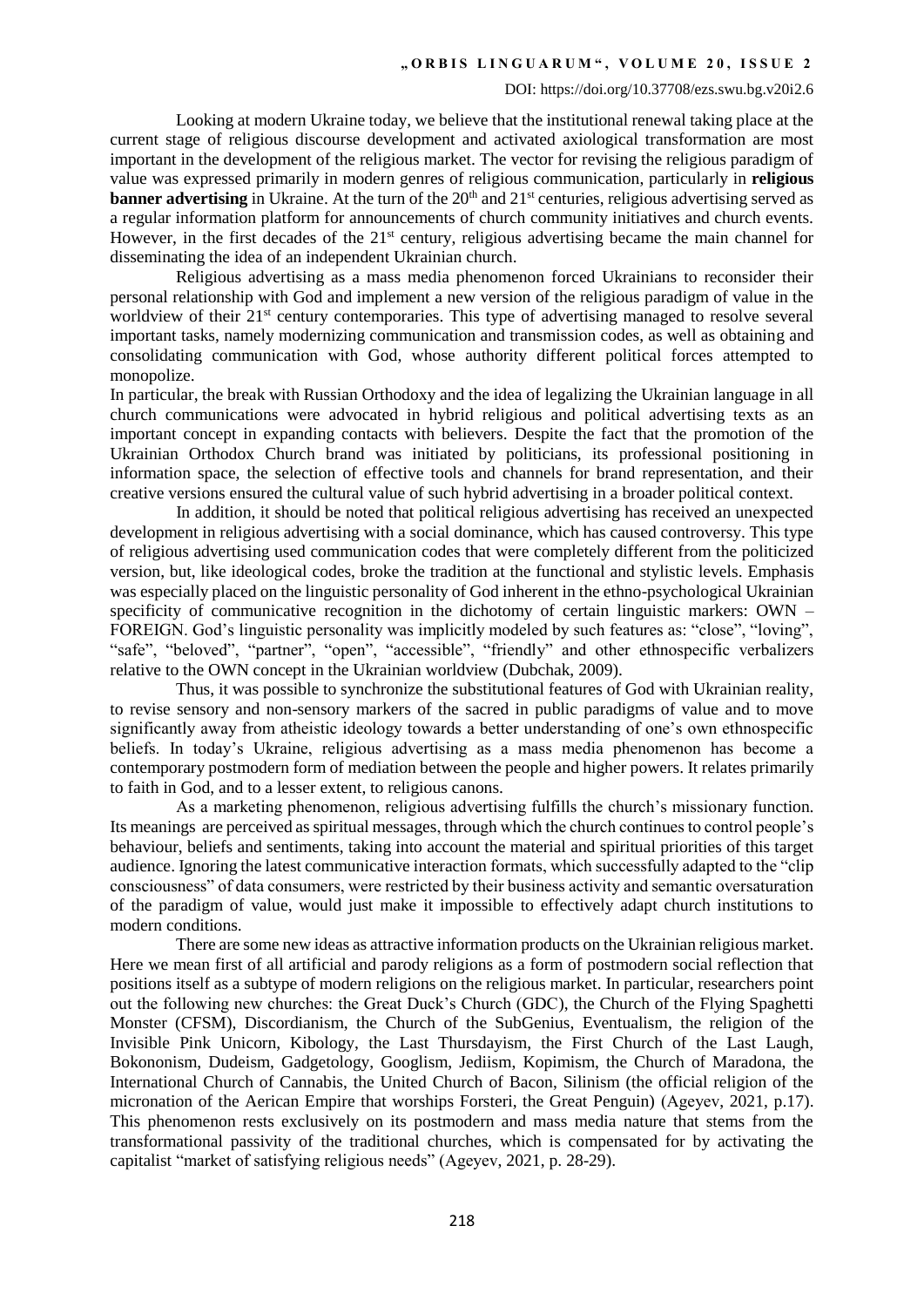### DOI: https://doi.org/10.37708/ezs.swu.bg.v20i2.6

This linguistic research focuses on the exotic naming of these churches that expresses the intention to transform the traditional Ukrainian representation of spiritual and religious ideas. Communicative efficiency of the names from the examples above is secured by the cognitive metaphor that marks the psychoemotional priorities of modern people who consume religious doctrines of "the mass media type". In other words, it draws on ritualization of culinary, IT, entertainment, educational, recreational and other consumerist cultures. Word-building patterns, the semantic component of the key lexeme, affixes, associations actualized in the name, etc. help to decode the cognitive metaphor of the name (Pastafaryanstvo – from ital. Pasta + some Ukrainian suffixes with the meanings of generalization; Googlism – from Googlе + suffix *іsm*; the Great Duck's Church originates from the association with the Christmas dinner table). Yet, the interpretation of the names also leaves some room for guessing. Consumer attractiveness of these exotic religions on the religious market, just like in the case of advertising, is incorporated in the reductionist principle of information delivery where language play becomes an acceptable source of meaning. Under these circumstances, the advantage of the names lies in that that the recipient's perception does not appeal to different interpretations and does not go deep into ancient languages, history, exegesis or hermeneutics. On the contrary, decoding of the names is based on markers of modern problems, modern ideals and is readily provided in the consumer-friendly form. Researchers argue that "deriving a religion from a high-quality artistic narrative that is produced by a certain author rather than deriving a religion from an ancient myth, transformed through translations into several languages and cultural epochs, wrapped into historicism of the crucified-for-Pontius-Pilates type is much more honest and effective with modern consumers who are open to experiments with religions" (Аgeyev, 2021, p.31). Thus, what we find here is the postmodern objectification of the isomorphism between a name and religious needs.

Ageyev writes: for psychology of religion, for Cognitive Religious Studies, for Neurotheology as well as for delivering the religion-related processes of central nervous system to a wide audience, this reductionism is an advantage since it postulates the possibility to deconstruct and apply the modular approach to the exploration of religious phenomena from the elementary biological level to complex social constructs of well-developed and well-established religions while avoiding any pitfalls of metaphysics (Аgeyev, 2021, p. 31).

It is yet too early to talk about the mass scale of interest in such information products among Ukrainians. This is elite content that requires special cognitive marketing but even today experts argue that understanding the role of "artificial religions without taking into account the context of modern globalized and digitalized consumerist culture can hardly be successful" (Аgeyev, 2021, p. 32). The mere existence of these churches on the Ukrainian religious market proves that, when there is a lack of spiritual leaders and values, humanity, trust and positive emotions, consumerism encroaches on nonmaterial phenomena, causes changes in the paradigm of status values and stimulates the search for their new hierarchies within the framework of behavioral targeting.

Religious communication as space for positioning and promoting the abovementioned religious doctrines focuses on its target consumers' needs (biological needs, safety, social needs, needs of respect, etc.) and responds by elaborating solutions and by creating axiological content beneficial for current and would-be consumers. It also becomes the platform where, with the help of technologies, an idea is transformed into an event. The potential performative charge of a language sign, the impact of a simulacrum, makes this communication efficient and helps new religions preserve their power over people. In addition, the general atmosphere that invites New Religious Movements to the Ukrainian religious market is based on that "in the situation when historical churches are not engaged in any missionary activity, an attempt (even an occasional one) to familiarize people with a new doctrine has always been and still is effective for a religious mission or preacher whose actions are combined with true charity. Hence, effective support offered to those who are in need materially or spiritually facilitates the advent of alternative modern religions in Ukraine" (Dudar, 2000, p. 29)

Less exotic **neo-Christian movements** in Ukraine are novel churches that are also sponsored from abroad. These are the Church of Our Lady , the "New Generation" Church, the New Apostolic Church, the New Church (the Church of New Jerusalem), the Church of Jesus Christ of Latter-Day Saints (the Mormon Church), the Church of the Full Gospel, the Salvation Army, the New Life Church in Kyiv, the Praise and Worship Center, the Word of Faith Church, the Lord's Word Church, the Cliff Church, the Philadelphia Church of God, the Church of the Holy Sepulchre, Star-world Christianity –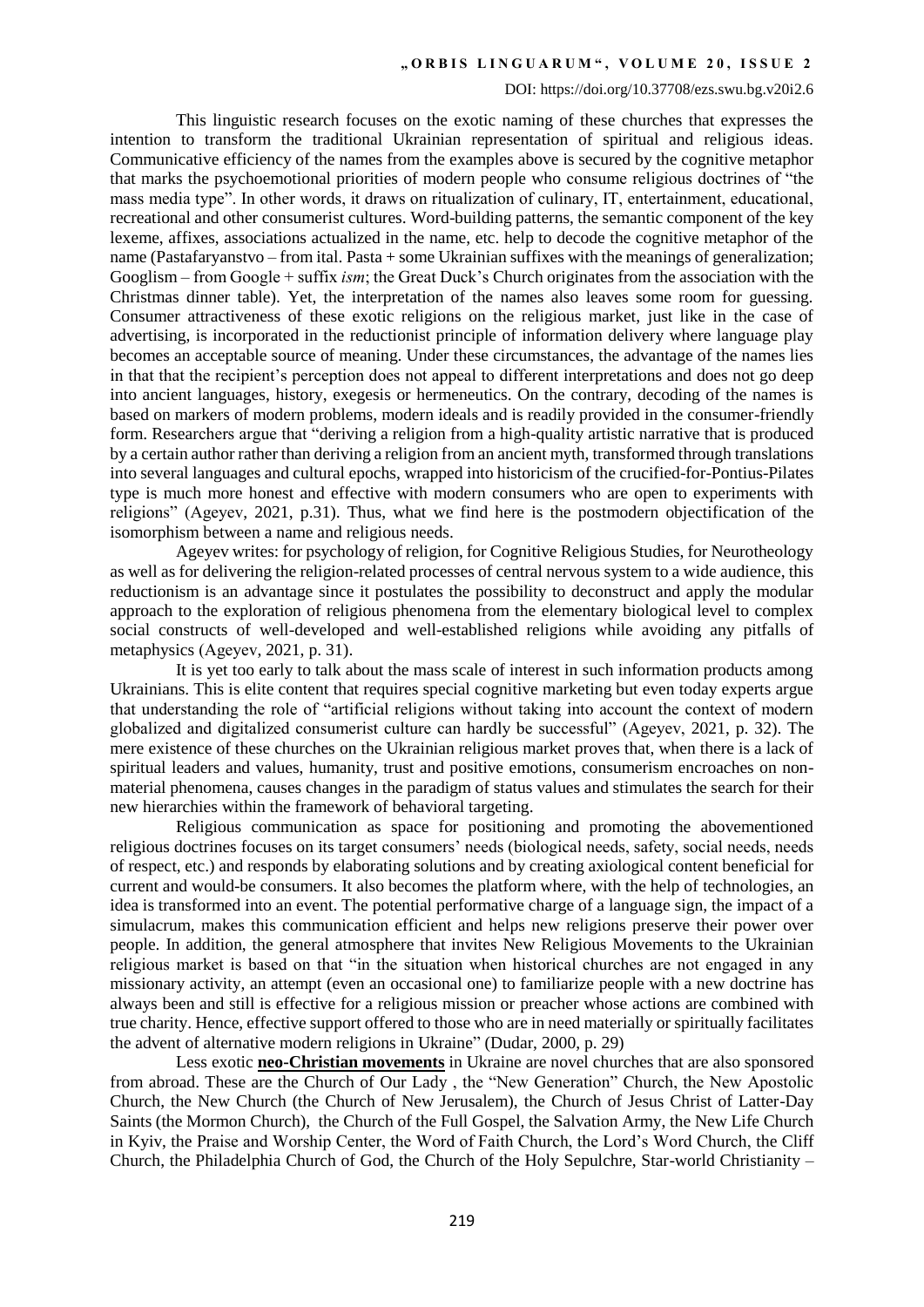free world religion ("Taolan"), the Church of the Risen Christ, the Church of the Living God, the Alpha and Omega Church, etc. (Dudar, 2000, p. 29).

The examples above show that, besides the traditional reference to the sacred text, their naming contains verbal markers of novelty or implied connotation to the controversial interpretation of the dogmas (e. g., the Church of the Full Gospel, the Church of the Risen Christ, the Church of the Living God). The emphasis on the cognitive metaphor in the name enables to objectify the vector of a new interpretation and replacement of the old with the new. This reframing secures the name's communicative efficiency. Yet, the items in our sample also objectify a pathogenic potential relevant to revisionist intentions of cultural and axiological paradigms. It should be noted that the latest religious communication genres (a viral advertising, prayer breakfasts and prayer movements, thematic prayer marches, protest prayer tribunes in front of the Verkhovna Rada) intensify the conflict discourse initiated by representatives of the Orthodox Churches. The rhetoric of these genres is rooted in political ideologemes though their names contain components referring to the PRAYER concept. Within this approach, there are also radical appeals to "pray and shoot" opponents (Korczynski, 2020).

Thus, communicative dynamics of religious communication in the Ukrainian context reflects diverse and intense needs of people who consume religious information; it correlates with the polarized worldviews and contributes to the conflict discourse. Meanwhile, the pluralist tendency balances the extremes. For example, the polarization tendencies are counteracted with initiatives supported by Orthodox and Catholic churches. The initiatives aim at creating an ecological religious worldview (Kovalenko, 2018, p. 83-97). In particular, September 1 has been officially proclaimed a day of praying for environmental protection<sup>4</sup>. There are also various annual ecological media events designed to inform believers that "destructive exploitation and pollution are undoubtedly a sin against the Creator"<sup>5</sup>. The information space of religious communication has acquired the verbalizers ecological/sustainable – virtue, unsustainable – sin that have been enhanced through the information campaign where GOD and DEVIL appear as nuclear concepts. To further this campaign, mass media proposed to define the ecological approach as well as the vector of the worldview revision within the Orthodox tradition so as to mentally rationalize the religious picture of the world and the value system.

The features of texts that promote the ecological approach in Orthodoxy enable us to uncover the "smart-power strategy" in media as well as the tactic of emphasizing advantages on the level of content actualization. Simultaneously, the innovated religious narrative elaborates on the primary verbalizers (ecological/sustainable – traditional) by a range of associations: it is ecological/ sustainable when there are live flowers on graves  $-$  it is a sin when there are artificial flowers; the new burial, funerary and commemoration culture that relies on new technologies, photo-, audio- and video content, etc. opposes the old culture (dilapidated concrete cities of the dead, necro-megapolises, tombs, funeral dinners, etc.); the new modernized tradition – in contrast to the old rituals; the new sermon of belief in possible resurrection and eternal life in the digital format or with the help of artificial intelligence, etc. The cognitive style used to represent the doctrine of ecological/sustainable Orthodoxy synthesizes confrontational paradigms (scientific and religious, sacral and secular). The new conceptual system is promoted in media through skillfully applied methods of human behavior programing where verbal stimuli loaded with the compliance function emphatically obtain a special emotional and axiological status ("one should not expect God to filter water for us"<sup>6</sup>).

Within this approach, different types of information seem to complement each other; the validity of each of the information types is acknowledged due to usage verification; each type gains its sensory objectification. This kind of text representation facilitates modeling GOD – DEVIL concepts by adding imagery and metaphorical substitutional features with an emphasis on their axiological qualities. The above-mentioned initiative has also introduced "The ecological calendar of an Orthodox

 $6Kovalenko$ , George (2018). Epiphany. God is not a filter.

 $\overline{a}$ 

<sup>4</sup> Orthodox Church of Ukraine. The message from the Primate of the Orthodox Church of Ukraine on the Day of praying for the environment (2019) URL: [https://www.pomisna.info/uk/vsi-novyny/zvernennya](https://www.pomisna.info/uk/vsi-novyny/zvernennya-blazhennijshogo-mytropolyta-epifaniya-z-nagody-dnya-molytvy-za-dovkillya/)[blazhennijshogo-mytropolyta-epifaniya-z-nagody-dnya-molytvy-za-dovkillya/](https://www.pomisna.info/uk/vsi-novyny/zvernennya-blazhennijshogo-mytropolyta-epifaniya-z-nagody-dnya-molytvy-za-dovkillya/) (30.08.2019)

<sup>&</sup>lt;sup>5</sup> The message from the Primate of the Orthodox Church of Ukraine on the Day of praying for the environment (2020) URL: https://www.pomisna.info/uk/epistle-post/poslannya-do-dnya-molytvy-za-dovkillyahttps://www.pomisna.info/uk/epistle-post/poslannya-do-dnya-molytvy-za-dovkillya[blazhennijshogo-mytropolyta-kyyivskogo-i-vsiyeyi-ukrayiny-epifaniy](https://www.pomisna.info/uk/epistle-post/poslannya-do-dnya-molytvy-za-dovkillya-blazhennijshogo-mytropolyta-kyyivskogo-i-vsiyeyi-ukrayiny-epifaniy) (30.08.2020)

URL: https://tsn.ua/blogi/themes/zhittya/vodohrescha-bog-ne-filtr-573700.html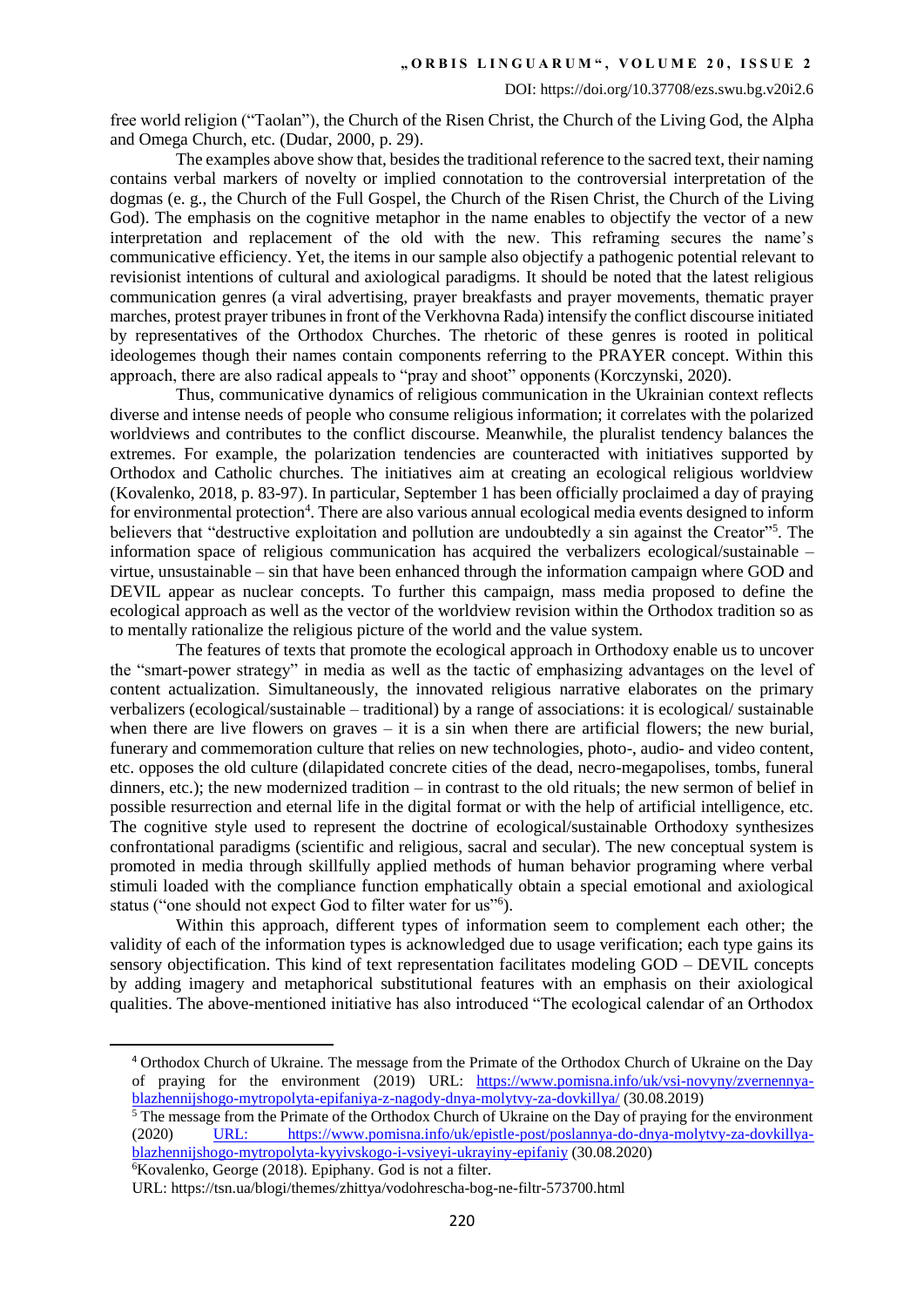Christian that would contain both new dates (for example, September 1 as a day to pray for the environment) and traditional holidays with their consecration, whose religious content may be coupled with ecological meanings"7. It should be noted that the regularity of ritual practices also has a programing effect. In addition, there is a suggestion to reconsider the philosophy of the religious fast that should be perceived as primarily a spiritual ecological practice (compare, for example, advertising slogans: "The main thing during Lent is not to devour one other!", "Lent is a celebration of liberation from the material world!"). Thus, the initiative to start ecological Orthodoxy contains features of rebranding of the religious doctrine.

Summing up the study of innovative information products in the Ukrainian religious market, it should be noted that they are aimed at updating the cognitive value of religious messages and activate new stereotypes of sensory and non-sensory experience in the perception of consumers. These stereotypes reflect the idea of reconstructing the Absolute in any form. At the same time, their linguistic objectification is crucial.

**Services/Practice.** In Ukraine, church institutions are motivated in their marketing activity by the need for timely implementation of competitive strategies and tactics related to their own positioning and in accordance with the global trend (Iyera, 2014). As Ukraine's authorities have failed to resolve many socially important problems, including spiritual and cultural issues, church institutions are encouraged to strengthen their authority in local spheres. This is indicated by church initiatives supplying humanitarian assistance to the sick, children addicted to alcohol or drugs, victims of abuse, individuals involved in military conflicts, etc.<sup>8</sup> Religious services related to baptism, funerals, weddings, consecration of housing and food, etc. are traditional in Ukraine. The newest services include: family festivals with a wide range of creative activities for adults and children, workshops, trainings, quests, Christian film festivals, family talk shows. Protestant and charismatic churches are most active in such proposals. Emphasis is placed on spiritual support measures, including those related to pandemic restrictions<sup>9</sup>.

Cognitive renewal has also affected gender issues. In particular, the idea of reviving the institution of women's deacon service is developing within the framework of Orthodox theology. Therefore, there are proposals for specialized training of women's deacon<sup>10</sup>. One of the most effective mobilization applied genres, the effectiveness of which has commercial equivalents, is to seek assistance required to implement service initiatives $11$ . The main message in this type of communicative interaction was and remains the slogan "God is Love". The issue of substituting God in people's lives, fundamental to any religious communication, is resolved here by guaranteed (financial/free/privileged/material things, etc.) or spiritual (prayer for...) targeted assistance by a network of fraternal organizations. The dilemma objectified on religious media resources - Who should help when troubles arise? The state or the church? - is decided personally, of course. Nevertheless, the empathic nature of this advertising genre has a mobilizing effect on people who read such ads. Like lexical modal operators (words: have, must, should, etc.), it encourages programmed behavioural reflection. Various markers of collective approval from aid providers, calls to imitate their actions, etc. are also used. While such texts correspond to the concept of CHARITY in messages by traditional denominations, openly manipulation methods are used by marginal denominations. Therefore, the use of mass media channels for retranslation of religious ideas, in which the media literacy is ignored, promotes the growth of the all types of verbal manipulation. However, at the level of institutional perception, such texts in religious media achieve their advertising function when the object of advertising is a charity promoted by a denomination. They are also indirectly involved in relaying pragmatic factors in image descriptions of church leaders, etc.

Thus, such fundraising announcements or other forms of support should not be underestimated as a mass media format in religious marketing, which constitutes a promising element for boosting

 $\overline{a}$ 

URL: [https://lektoriy.ucu.edu.ua/about](https://lektoriy.ucu.edu.ua/about%20/) /

<sup>7</sup> Ibid.

<sup>&</sup>lt;sup>8</sup> See: UPC KP URL: [https://www.cerkva.info;](https://www.cerkva.info/) UPC MP URL: [https://news.church.ua;](https://news.church.ua/) UGCC URL: [https://ugcc.ua](https://ugcc.ua/)

<sup>9</sup> See: http://www.facebook.com/fest.ff

<sup>&</sup>lt;sup>10</sup>Deaconesses in the Orthodox Churches: peacemaking potential or a source of conflict? / Nadiya Belyakova. September 1, 2018. SUA Center for Women's Studies at UCU.

 $11$  Christian solidarity changes but does not fade with the coronavirus. Retrieved from:

http://www.mudrasprava.fund/pages/ugccdonation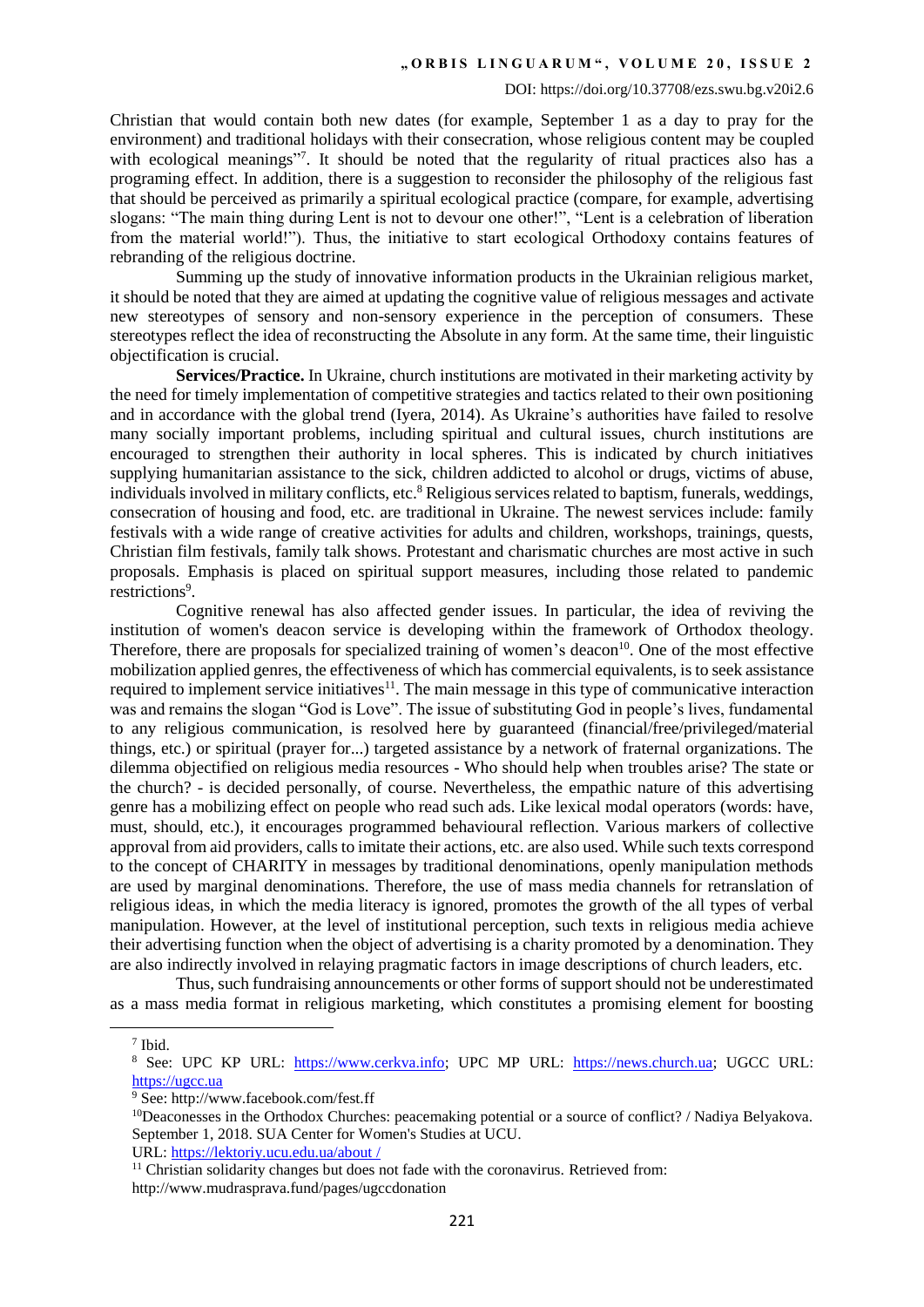### DOI: https://doi.org/10.37708/ezs.swu.bg.v20i2.6

religious meanings, values and behavioural patterns in the minds of the target audience. Use of tokens with a positive component and meliorative constructions; tokens with emotional-evaluative semantics introduced into the text, which have a high manipulative potential and reduce the level of critical perception of the message ("implantation" of emotions in the text); metaphorization of media texts, appeals to facts and statistics; repetition of semantically "strong" words, etc., we define as characteristic features of these texts. Special attention should be paid to institutionalization of military chaplaincy in Ukraine<sup>12</sup>. When the potential of social narratives connected with the institute of Ukrainian chaplaincy is concerned, it should be mentioned that it is relevant not only to the strategic priorities of the Armed Forces of Ukraine but also to the inter-religious dialog since religious discord prevents the Ukrainian society from advancing in various epistemes in the humanitarian dimension. The epistemes have been traditionally borrowed from the religious worldview and incorporated in the cultural and ethnic picture of the world. Instead, the chaplaincy project has managed to unite standpoints of different churches and to reach consensus. Some social and community initiatives implemented through the media and the Internet also contribute to bringing back religious values into the lives of Ukrainians.<sup>13</sup> It is important that it simultaneously revitalizes in the cultural sphere of Ukraine those religious opinion leaders whose authority is paramount. Starting from the beginning of the pandemic, according to the estimates of experts from Qrator Labs Company, the volume of traffic on religious sites has increased by 30 – 500%, which results both from the fact that many people have started participating in church services via online video and from the fact that people have turned to priests with their problems.<sup>14</sup>.

On their part, churches have succeeded in offering believers new types of support<sup>15</sup>. In Ukraine, the Ukrainian Greek Catholic Church has made a weighty contribution to process of coping with the pandemic.<sup>16</sup> Among its communicative initiatives, it is worth mentioning the online marathon "How to use self-isolation effectively and prevent plunging in depression". The marathon consisted of a month of webinars held with psychologists, psychotherapists, coaches who instructed people on the new social reality created by the coronavirus outbreak. In addition, during the pandemic, the Greek Catholics started up a phone help-line designed to provide both parishioners of the Greek Catholic Church and those in need for solace with emotional and spiritual support in the format of a prayer, counsel or conversation. This form of spiritual communication is expected to continue until the end of the quarantine in Ukraine. One of the most vulnerable spheres of religious life during the pandemic restrictions has been religious tourism. Before pandemic restrictions marketing innovations are developing in an appropriate manner, especially in religious tourism. The communicative specificity for pilgrimages is rooted in direct references to the sacred. Biblical texts are often employed in naming as a marketing tool for religious tourism, offering different pilgrimage routes. For example: "Jerusalem Pilgrim" (Zaporizhzhya Diocese), "Orthodox Planet" (Zaporizhzhya Diocese), "KOVCHEH" (ARK) (Izyum Diocese), "Orthodox Shrines" at the Church of Sts. Cosmas and Damian (Kyiv Diocese), Panagia Pilgrimage Service at the Orthodox Heritage of Ukraine Charitable Foundation at Holy Mount Athos, etc. This type of advertising creates favourable conditions for tourists, because it latently affects quality evaluation of tourist services, their moral and ethical potential, etc.

 $\overline{a}$ 

<sup>&</sup>lt;sup>12</sup> See: Information portal of chaplaincy service «Капеланство.info» (2020). Retrieved from: [https://kapelanstvo.info;](https://kapelanstvo.info/) the Corps of military chaplains (2020) Retrieved from: [https://crs](https://crs-center.org/pidrozdily-hsp/korpus-vijskovyh-kapelaniv/)[center.org/pidrozdily-hsp/korpus-vijskovyh-kapelaniv/;](https://crs-center.org/pidrozdily-hsp/korpus-vijskovyh-kapelaniv/) the Center of military chaplaincy of the Ukrainian Greek Catholic Church (2020). Retrieved from:www.facebook.com/Центр-Військового-Капеланства-УГКЦ476149199073378

<sup>13</sup> http://zik.ua/ua/ news/2015/04/21/ telefonna\_liniya\_sheptytskogo\_pratsyuvatyme\_z\_3\_travnya\_ 583055

 $14$  During the pandemic, the popularity of crypto-exchanges and sites about religion has grown (2020). RBC, 13 April. April. Retrieved from: [https://www.rbc.ru/technology\\_and\\_media/13/04/2020/5e90a9929a7947e709631e88](https://www.rbc.ru/technology_and_media/13/04/2020/5e90a9929a7947e709631e88)

<sup>&</sup>lt;sup>15</sup> Religious organizations in the context of the COVID-19 pandemic. National Institute for Strategic Studies. Information and analytical material /Tokman . Retrieved from:

https://niss.gov.ua/sites/default/files/2020-04/relegiyni-organizatsii-covid.pdf 30.04.2020

<sup>&</sup>lt;sup>16</sup>The Governor of Lviv Region thanked the Head of the UGCC for his significant contribution to preventing the spread of COVID-19 / RISU. Availed[: https://risu.ua/gubernator-lvivshchini-vruchiv-podyaku-glavi-ugkc](https://risu.ua/gubernator-lvivshchini-vruchiv-podyaku-glavi-ugkc-za-vagomij-vnesok-u-zapobigannya-poshirennyu-covid-19_n109017)[za-vagomij-vnesok-u-zapobigannya-poshirennyu-covid-19\\_n109017](https://risu.ua/gubernator-lvivshchini-vruchiv-podyaku-glavi-ugkc-za-vagomij-vnesok-u-zapobigannya-poshirennyu-covid-19_n109017)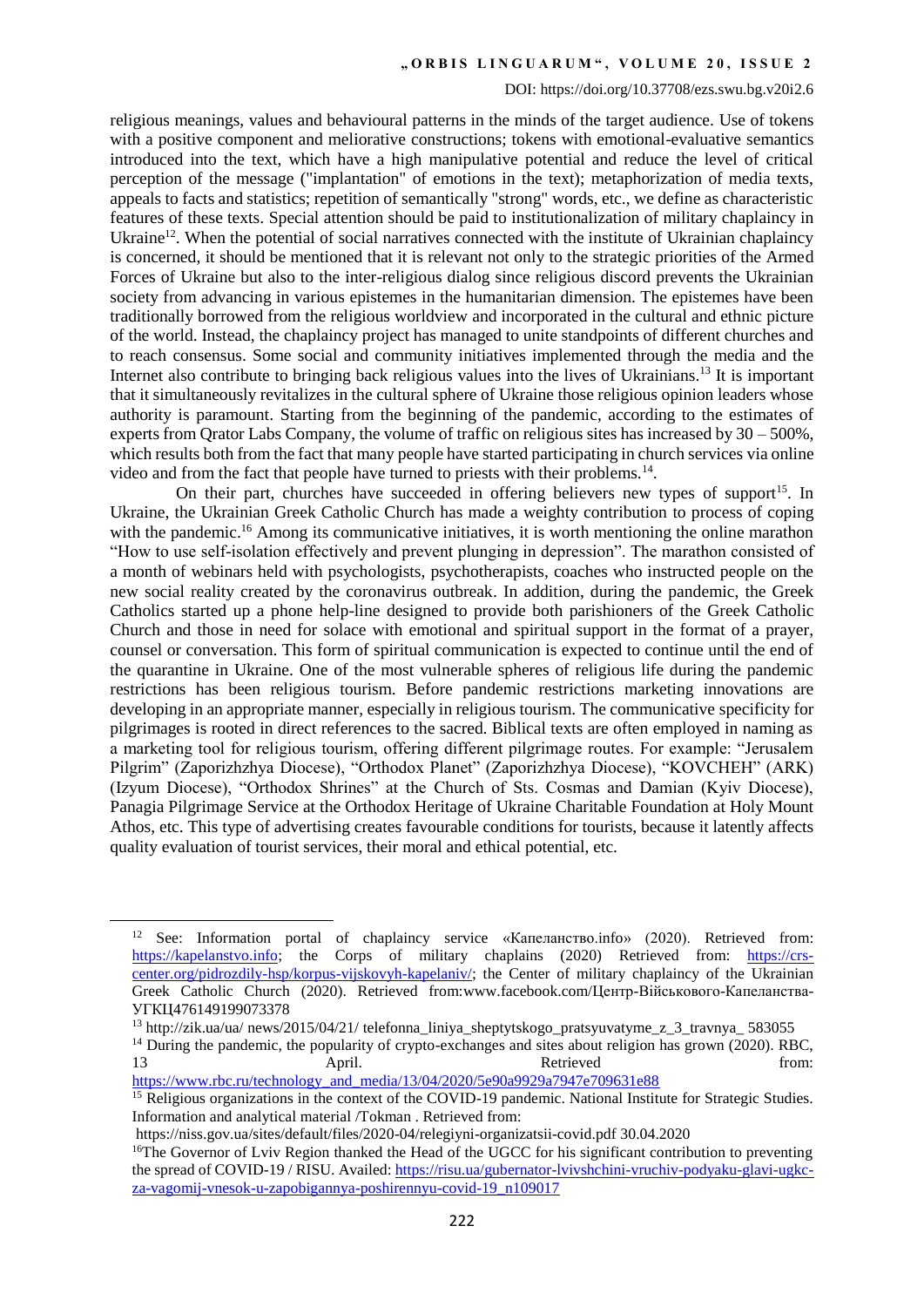### DOI: https://doi.org/10.37708/ezs.swu.bg.v20i2.6

The complete register of pilgrimage services is posted on the website of the UOC Pilgrimage Centre<sup>17</sup>. It includes an interactive map of Ukrainian monasteries, which is also a new genre of religious information.Now in Ukraine, just like in other countries of the world, there have appeared offers of virtual pilgrimage<sup>18</sup>. Besides, there is a discussion of future changes in religious practices and pilgrimage services that should meet international safety standards after the pandemic is over (Borysova, 2021). Religious narratives relevant to these processes are motivated by the significance believers put in the practice of visiting sacred places and, at the same time, in the need for safety, self-hygiene and responsibility for their own health. The concerns have been severely aggravated by fear caused by the pandemic. Here, God is positioned as a partner in the struggle for a human life but not its root cause. Therefore, religious services contribute to the rebranding that aims at changing the image of modern churches in the Ukrainian society.

**Religious goods**. This is probably one of the weakest positions of Christian marketing in Ukraine. It is necessary to emphasize that the quality of information marketing of religious goods has been enhanced. Recently, information about religious goods has been channeled effectively in Ukrainian cities<sup>19</sup>; it has also appeared on popular trading online platforms.<sup>20</sup> The commodity on offer is predominantly church furniture, icons, items of ritual priests' clothes, crockery, candles, religious books, calendars. There are also consecrated clothes for lay people, rings, genuine leather accessories decorated with quotes from the sacred text, souvenirs made of gems or wood, etc. One may notice other proposals "of a larger scale": these are the construction of "personal" churches or chapels on private land, preparation of relevant design documentation, etc. Thus, the target audience' demands are met mainly according to the key words. The correlation of lingual and extralingual components in this marketing is based on appealing to the "insider group", group empathy, precedential discourse phenomena ("candles from Athos"), etc. However, religious goods are overall a weak point in Ukrainian religious marketing. These are primarily medicines or natural foods (milk, butter, church wines, kvas, etc.). Until recently, Russian religious laws were applied in this field in Ukraine, but today the situation is gradually changing. It should be noted that Monastyrsky products and Valaam brands are considered promising in Russia. Moreover, their market positioning is consciously expanding due to the activation of non-confessional cognitive associations and neuromarketing techniques. Studies of cognitive associations with VALAAM revealed that people's brains assimilate, among other things, such verbalizers as "nature", which are often unmarked by conceptual connections with religious thematic meanings. This lays the basis for the careful selection of triggers for packaging. These include a specific colour schemes for packages (a bright yellow circle, associated with the sun, is placed against a white background, associated with purity), the image of a milk bottle on a paper milk bag (repeated usage of the phrase "milk bottle") and glasses for kefir (because it is "a glass of kefir"), etc. Developers have deliberately decided not to mention the monastery or Orthodoxy in order to increase their consumer audience<sup>21</sup>. Expanding the line of discursively labeled religious goods is objective, so experts are actively discussing the idea of introducing Orthodox standards in Christian countries, such as Halal in the Muslim community or Kosher products in the Jewish community.

We can see that the consumption of Halal and Kosher products in advertising is positioned as a component of religious identity. On the other hand, systematically used verbalizers conveying a positive assessment of quality, healthy lifestyle, environmental friendliness, cleanliness, pricing, etc. objectify implicit scenarios and other types of social identity, including elitism. This fuels the expansion of consumer demand, growth of the target audience and increase in sales revenue.

**Conclusion**

 $\overline{\phantom{a}}$ 

<sup>17</sup> Pilgrimage trips, bus tours. Patriarchal Pilgrimage Center. Availed: http:// pilgrims. in. ua

<sup>&</sup>lt;sup>18</sup> Wonderful virtual pilgrimage. Raphael Pilgrimage Center. July 4, 2016. Availed:

[https://m.facebook.com/palomnyk.rafail/posts/1036768046391664;](https://m.facebook.com/palomnyk.rafail/posts/1036768046391664) The annual meeting continues... Availed: [https://www.vaticannews.va/uk/church/news/2021-01/koordynacijna-grupa-svyatoji-zemli-2021.html.](https://www.vaticannews.va/uk/church/news/2021-01/koordynacijna-grupa-svyatoji-zemli-2021.html) 18 .01. 2021; A virtual pilgrimage to Lourdes continues

<sup>//</sup> Credo. July 16 2020. <https://credo.pro/2020/07/269384>.

 $19$  Religious goods in Kyiv: list, map, addresses, phone numbers

<sup>-</sup> Locator.ua or https://list.in. Ua (Religiyni tovary u Kyjevi: spysok, mapa, adresy, telefony)

<sup>20</sup> Religious goods for the Orthodox in Ukraine- Prom.ua

<sup>&</sup>lt;sup>21</sup> News. The strength of a brand is in believing in an honest product – the branding agency Depot / URL : https://www.depotwpf.ru/news/sila\_brenda\_v\_vere\_v\_chestnyy\_produkt/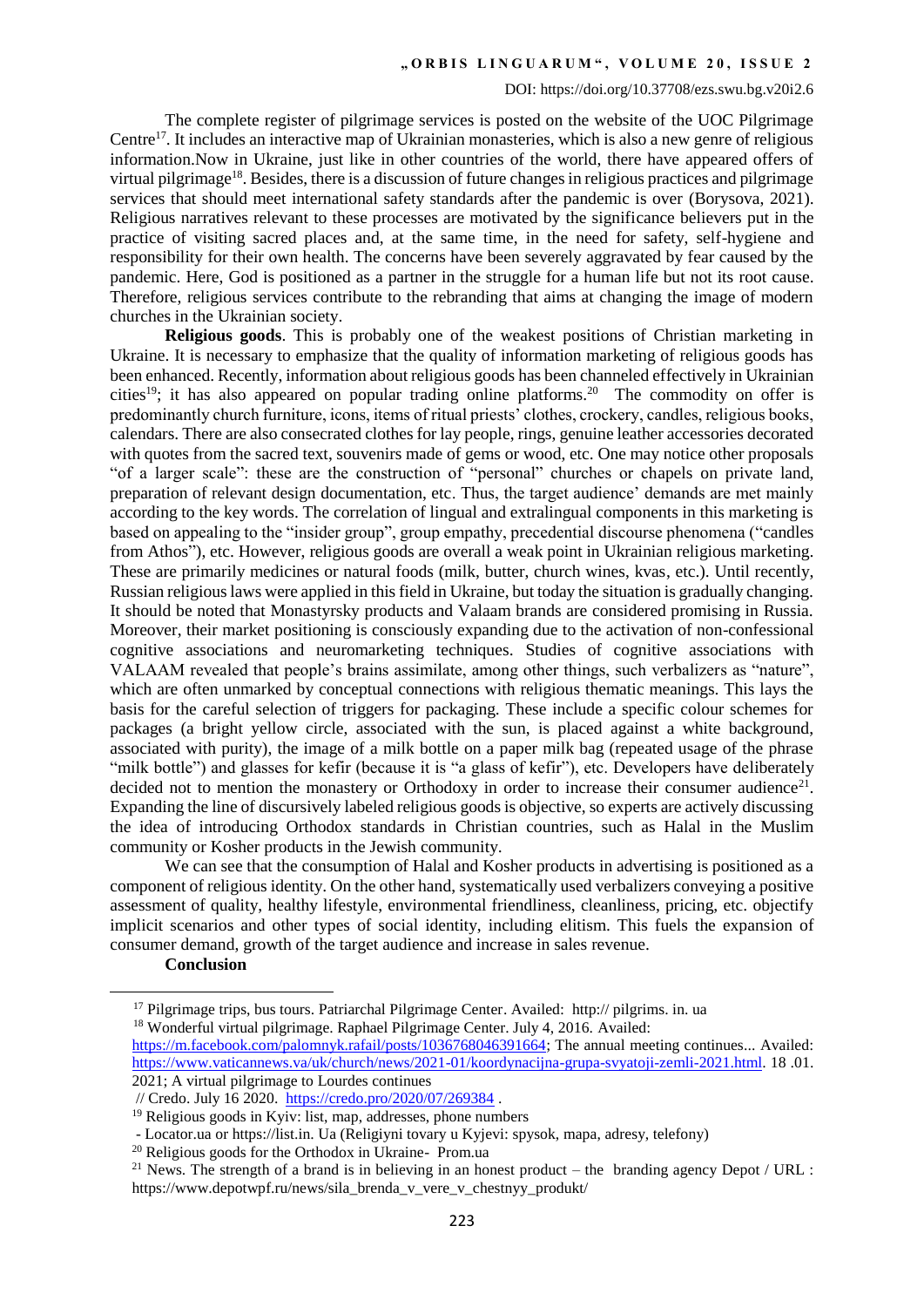#### DOI: https://doi.org/10.37708/ezs.swu.bg.v20i2.6

We can see that Ukraine has developed a market of diverse religious ideas, services and goods. Communications marketing has shown the highest level of renewal. The cognitive style of Christian communication marketing is characterized by epistemological plurality, which corresponds well with the religious tolerance of Ukrainians. At the same time, signs of reframing are present in the informational representations of most denominational communities. Internal optimization through verbal influences (keywords, conceptual verbalizers, evaluation verbalizers, affective emotional correlation, parcel syntax, etc.), which have proven their influential effectiveness in business interaction, is a common feature of the analyzed marketing strategies in religious communication. At the same time, institutional religious communication in Ukraine remains a conflicting discourse. That is why the market for religious ideas is being updated most actively. Our study revealed that the most significant breakthrough in marketing happened primarily in the media sphere. In Ukraine, church institutions are motivated in their marketing activity by the need for timely implementation of competitive strategies and tactics related to their own positioning. As Ukraine's authorities have failed to resolve many socially important problems, including spiritual and cultural issues, church institutions are encouraged to strengthen their authority in local spheres. The language specifics of service marketing also correspond well with the mobilizing ability of linguistic influential technologies. Good marketing is probably one of the weakest positions of Christian marketing in Ukraine. Marketing of religious services and religious goods is in the early stages of formation.

### **REFERENCES**

| Агеєв, В. (2021)    | пародійні релігії, проблеми дефініції. //<br>Українське<br>Штучні<br>та<br>релігієзнавство, № 94, с. 14 – 36 (Aheyev V. Shtuchni ta parodiyni relihiyi,<br>problemy definitsiyi. // Ukrayinske relihiyeznavstvo. - Ukrainian Religious Studies,<br>$N2$ 94, s. 14 – 36).                                                                                                                             |
|---------------------|------------------------------------------------------------------------------------------------------------------------------------------------------------------------------------------------------------------------------------------------------------------------------------------------------------------------------------------------------------------------------------------------------|
| Борейко, Ю. (2017)  | Буттєві виміри повсякденного життя українського православного вірянина.<br>Дис. на здобуття ступеня д. філос. наук, Київ, Ін-т філософії імені Г.С.<br>Сковороди НАН України, 478 с. (Boreyko, Yu. Buttyevi vymiry povsyakdennoho<br>zhyttya ukrayinskoho pravoslavnoho viryanyna. Dys. na zdobuttya stupenya d.<br>philos. nauk, Kyiv, In-t. philosofiyi imeni H.S. Skovorody NAN Ukrayiny, 478 s.) |
| Борисова, О. (2021) | Майбутнє релігії та релігійних практик у пост-пандемічний період. //<br>Українське релігієзнавство № 94, с. 98 – 126. (Borysova, O. Maybutnye relihiyi<br>ta relihiynyh praktyk u post-pandemichnyi period. // Ukrayinske relihiyeznavstvo.<br>$-$ Ukrainian religious studies, $\mathcal{N}$ 94, s. 98 – 126).                                                                                      |
| Букин, К.,          | Конкуренция на регулируемом рынке религиозных услуг. // Экономическая                                                                                                                                                                                                                                                                                                                                |
| М. Левин (2018)     | политика, Т. 13, ч. 1, с. 1 - 16. (Викіп К., М. Levin, Konkuryenciya na                                                                                                                                                                                                                                                                                                                              |
|                     | reguliruyemom rynke religioznyh uslug. // Ekomomichyeskaya politika, Vol. 13, 1,<br>s. $1 - 16$ .)                                                                                                                                                                                                                                                                                                   |
| Дудар, Н.,          | Нові релігійні течії: український контекст (огляд, документи, переклади). Київ:                                                                                                                                                                                                                                                                                                                      |
| Л. Филипович        | Наук. думка, 132 с. <https: 2535411-pall.html="" look="" refdb.ru=""> (11.12.2021).</https:>                                                                                                                                                                                                                                                                                                         |
| (2000)              | (Dudar, N., L. Philipovich Novi religijni techyy: ukrainskyi kontext (oglyad,<br>dokumenty, pereklady). Kyiv: Naukova 132 s. <https: 2535411-<br="" look="" refdb.ru="">pall.html&gt; (11.12.2021)).</https:>                                                                                                                                                                                        |
| Дубчак, О.П. (2009) | Концептуальна опозиція СВІЙ - ЧУЖИЙ в українській лінгістичній картині<br>світу. Автореферат. Київ, 23 с. (Dubchak, O.P. Konceptualna opozyciya SVIY -<br>CHUZHYI v ukrayinskiy linhvistychniy kartyni svitu. Avtoreferat. Kyiv, 23 s.)                                                                                                                                                              |
| Коваленко, Ю.       | Нова екологічна культура і екологічне богослов'я в Православ'ї. // Українське                                                                                                                                                                                                                                                                                                                        |
| (о. Георгій) (2021) | релігієзнавство, № 94, с. 83 – 97. (Kovalenko Yu. (о. Heorhiy) Nova ekolohichna                                                                                                                                                                                                                                                                                                                      |
|                     | kultura I ekolohichne bohoslovya v Pravoslavyi. // Ukrainske relihiyeznavstvo. -                                                                                                                                                                                                                                                                                                                     |
|                     | Ukrainian religious studies, $N_2$ 94, p. 83 - 97.)                                                                                                                                                                                                                                                                                                                                                  |
| Корчинський (2020)  | Піст, молитва, теологія, добрі справи. Секретна зброя християнина (Korczynski                                                                                                                                                                                                                                                                                                                        |
|                     | teolohiya,<br>dobri<br>molytva,<br>Sekretna<br>zbroya<br>D. Pist,<br>spravy.                                                                                                                                                                                                                                                                                                                         |
|                     | hrystyyanyna) <https: watch?v="ikxl3TYnY7E" www.youtube.com=""></https:>                                                                                                                                                                                                                                                                                                                             |
| Мараховська, Е. В.  | Специфіка релігійного ринку в Україні. // Культура України. Вип. 64, с. 115 -                                                                                                                                                                                                                                                                                                                        |
| (2019)              | Specyfika relihiynoho rynku<br>(Marakhovska, E.V.<br>127.<br>Ukrayini.<br>$\mathbf{V}$                                                                                                                                                                                                                                                                                                               |
|                     | // Kultura Ukrayiny. - Culture of Ukraine. Vol. 64, s. $115 - 127$ .                                                                                                                                                                                                                                                                                                                                 |